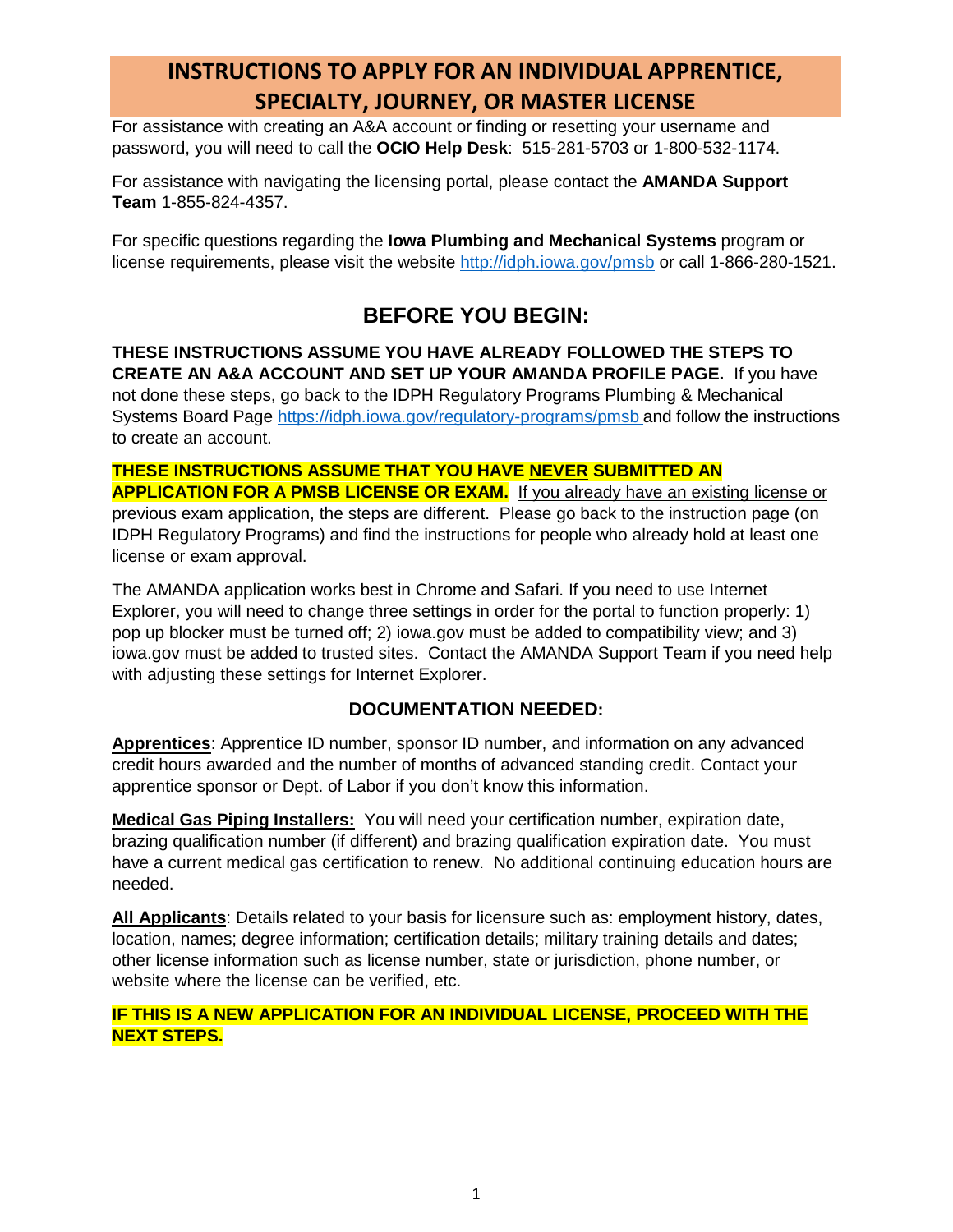# **STEP 1: SIGN IN WITH EXISTING A&A ACCOUNT**

- Begin by opening your web browser and navigating to the Iowa Department of Public Health Regulatory Program webpage at the following location: <https://dphregprograms.iowa.gov/PublicPortal/Iowa/IDPH/common/index.jsp>
- **Sign in** with your username and password.

## **STEP 2: UPDATE PROFILE INFORMATION**

- Verify all information is correct.
- Make any necessary corrections.
- To add additional addresses or contact information, click on the **Addresses** button.
- Click **Continue** when finished.

### **Optional: Add Other Addresses**

If you have additional addresses you would like to add or edit, click the Addresses button.

- Click the arrow button next to the address type (billing, business, home, mailing, old, or public address) and then click "Add Address." Enter the required fields.
- Be advised that the system currently also requires you to enter a billing, business, home, and mailing address. PMSB will not use these addresses for mailing or billing information. In these fields you should just click the button "Copy Physical Address."
- Click "Submit All Changes" when done. Confirm the submission again by clicking OK.
- Click "Continue" on the page where your physical address details display to be taken to My Programs page.

You will now be on the **My Programs** page.

# **STEP 3: APPLY FOR LICENSE**

Click on **Apply for a Program**.

| Home > My Programs   |                                     |                |                   |                                 |  |                        | <b>Adper Amandaone</b> |
|----------------------|-------------------------------------|----------------|-------------------|---------------------------------|--|------------------------|------------------------|
| Home                 |                                     |                |                   |                                 |  |                        |                        |
| <b>Public Search</b> |                                     |                |                   |                                 |  |                        |                        |
| <b>My Profile</b>    |                                     |                |                   |                                 |  |                        |                        |
|                      | <b>New Company Registration</b>     |                |                   |                                 |  |                        |                        |
| Apply for a Program  |                                     |                |                   |                                 |  |                        |                        |
| Sign Off             |                                     |                |                   |                                 |  |                        |                        |
| Help                 |                                     |                |                   |                                 |  |                        |                        |
|                      | <b>Programs for Adper Amandaone</b> |                |                   |                                 |  |                        |                        |
| License #            | Applicant                           | Program Status | <b>Issue Date</b> | <b>Expiry Date</b> City Details |  | <b>Online Services</b> | Renew<br>٠             |

# **STEP 4: SELECT PROGRAM TYPE**

- Next to **Program**, select **Plumbing and Mechanical Systems**.
- Next to **Program Detail**, select **Individual License**.
- Click **Continue.**

|             | Home > My Programs > Apply for Program |                                          |          |
|-------------|----------------------------------------|------------------------------------------|----------|
| Home        | <b>Apply for Program</b>               |                                          |          |
| Sign Off    | Program:                               | Plumbing and Mechanical S <sub>1</sub> V |          |
|             | <b>Program Detail:</b>                 | ndividual License<br>v                   |          |
| <b>Help</b> | Cancel                                 |                                          | Continue |

A pop-up message will appear. Click **OK.**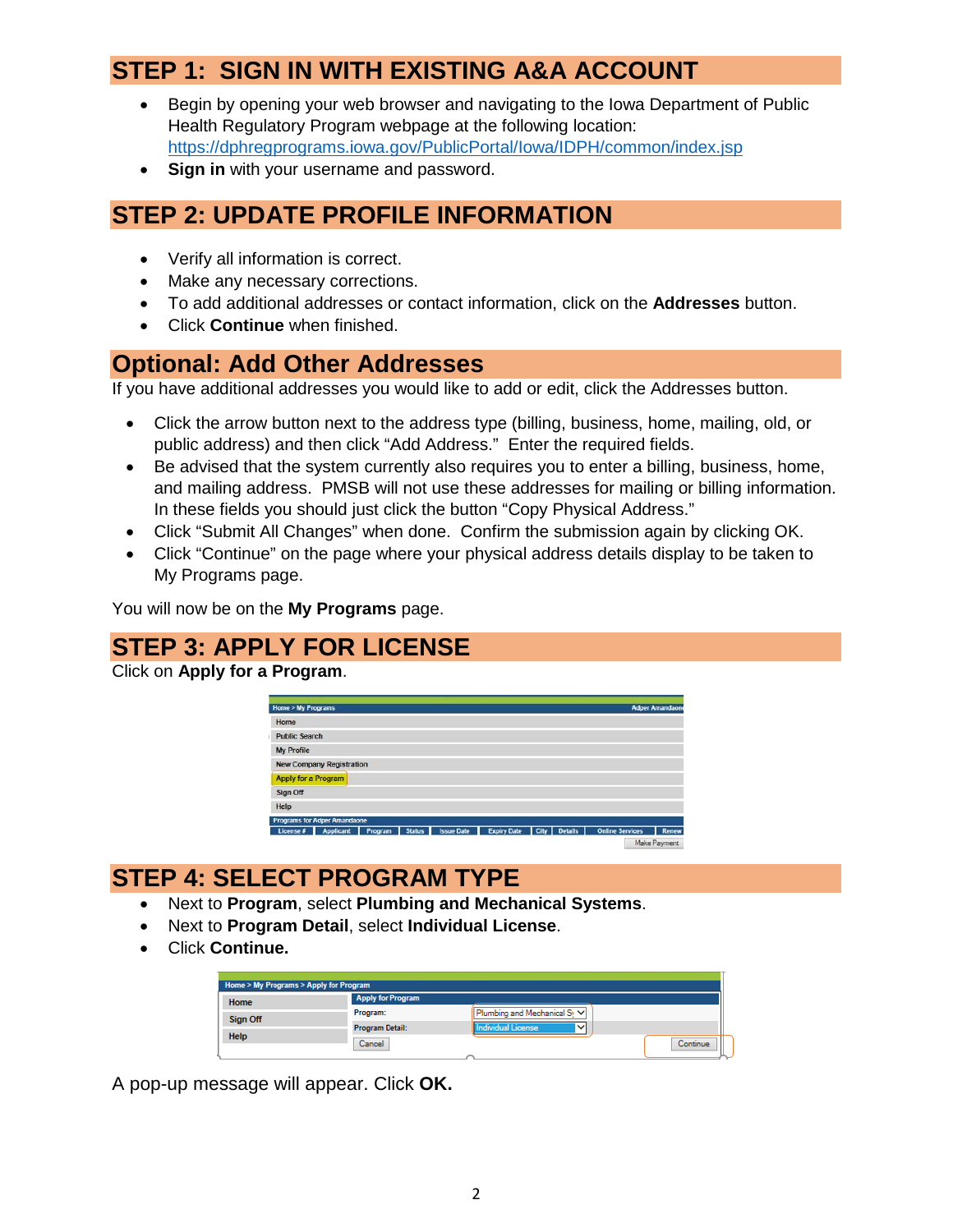You will now be taken to the **Application Form** page for an individual license. **NOTES** for completing the Application Form:

- Click **Expand All** to view all information fields in a section or click on the small triangle button  $\cdot$  next to section.
- SKIP THESE TABS: Continuing Education and Exam Candidate.

| <b>Application Form</b><br><b>Affirmation</b> |                                                                                                                            | <b>Expand All</b> |
|-----------------------------------------------|----------------------------------------------------------------------------------------------------------------------------|-------------------|
| <b>Application Form Details</b>               |                                                                                                                            | <b>Expand All</b> |
| <b>License Select</b>                         |                                                                                                                            |                   |
| ontinuing Education<br>am Cand                | The tabs for Continuing Education and Exam Candidate are NOT used-<br>when submitting an Individual License application. 1 |                   |
| <b>Attachment</b>                             |                                                                                                                            |                   |

# **STEP 5 – AFFIRMATION**

- All six affirmation questions must be answered.
- If you answer **Yes** to any of the questions, provide details in the box below the question.
- You may attach documentation as needed by following the directions in the **Attachments** section.

# **STEP 6 – LICENSE SELECT (Specify the license you're applying for)**

Expand the License Select tab. Next, click **Add** and provide details related to the license and trade you are applying for. Please review the tips on the next page for help in completing all of the columns in this section.



- 
- Select **License Type**. **USE THE SCROLL BAR TO VIEW ADDITIONAL FIELDS.**
- Select **Trade/Specialty**.
- Select **Basis for Licensure** (your qualification for the license).
- Under **Action Requested** select either **Apply for New Trade,** or **New Inactive Trade** only if you are requesting an inactive license.
- Click **Save** after completing each row.
- Click **Add** to add an additional license type & click **Save** when done.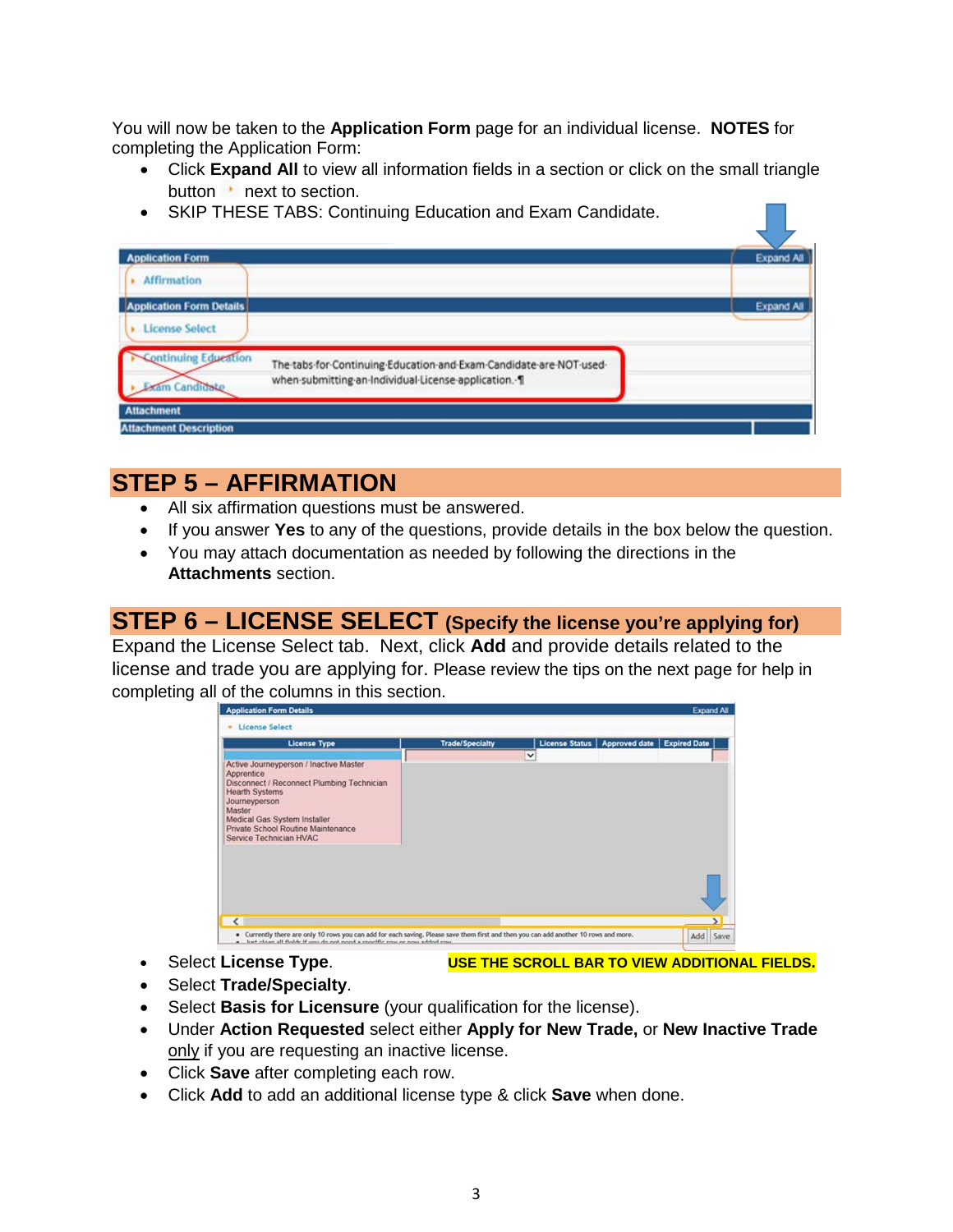# **Tips for Completing the License Select Section**

#### **ACTIVE JOURNEYPERSON / INACTIVE MASTER:**

- **Trade/Specialty** Select the applicable options from the drop down menu.
- **Basis for Licensure** Select your qualifications for the license either **examination** if you have passed the PMSB master licensing exam in the past two years or **reciprocity** if you have a plumbing license in South Dakota and you passed the SD licensing exam.
- **Action Requested** Select "Apply for New Trade". Click **Save** when done.

#### **APPRENTICE:**

- **License Type** & **Trade/Specialty** Select Apprentice for both license type and trade. \*\***DO NOT**  select plumbing, HVAC/R, etc. for Trade/Specialty.\*\*\*
- **Basis for Licensure** Select "Applicable for Apprentice and Specialties."
- **Action Requested** Select "Apply for New Trade." Click **Save** when done.

#### **DISCONNECT/RECONNECT PLUMBING TECHNICIAN:**

- **Trade/Specialty** Select license type as Disconnect/Reconnect and trade as Plumbing.
- **Basis for Licensure** Select "Applicable for Apprentice and Specialties."
- **Action Requested** Select "Apply for New Trade." Click **Save** when done.

#### **HEARTH SYSTEMS:**

- **Trade/Specialty** Select license type as Hearth Systems and trade as HVAC/R.
- **Basis for Licensure** Select "Applicable for Apprentice and Specialties."
- **Action Requested** Select "Apply for New Trade." Click **Save** when done.

#### **JOURNEYPERSON or MASTER:**

- **Trade/Specialty** Select the applicable options from the drop down menu.
- **Basis for Licensure** Select your qualifications for the license:
	- o Select **examination** if you have passed a PMSB exam in the last two years.
	- o Select **reciprocity** if you have a plumbing license in South Dakota and you passed the South Dakota licensing exam.
	- o Select **board approved military training or experience** if you have been prior-approved for a license based on your military training or experience.
	- o Select **Journeyperson by Master** if you hold a master license in the same trade in another state or local jurisdiction.
- **Action Requested** Select "Apply for New Trade." Click **Save** when done.

#### **MEDICAL GAS CERTIFICATION:**

- **License Type** and **Trade/Specialty** Select "Medical Gas System Installer" for both columns.
- **Basis for Licensure** Select "Applicable for Apprentice and Specialties."
- **Action Requested** Select "Apply for New Trade." Click **Save** when done.

#### **PRIVATE SCHOOL/COLLEGE ROUTINE MAINTENANCE:**

- **Trade/Specialty** select "Pvt School/College Maintenance" in both columns.
- **Basis for Licensure** Select "Applicable for Apprentice and Specialties."
- **Action Requested** Select "Apply for New Trade." Click **Save** when done.

#### **SERVICE TECH HVAC:**

- **Trade/Specialty** Select license type as Service Tech HVAC and trade as "HVAC/R."
- **Basis for Licensure** Select "Applicable for Apprentice and Specialties."
- **Action Requested** Select "Apply for New Trade." Click **Save** when done.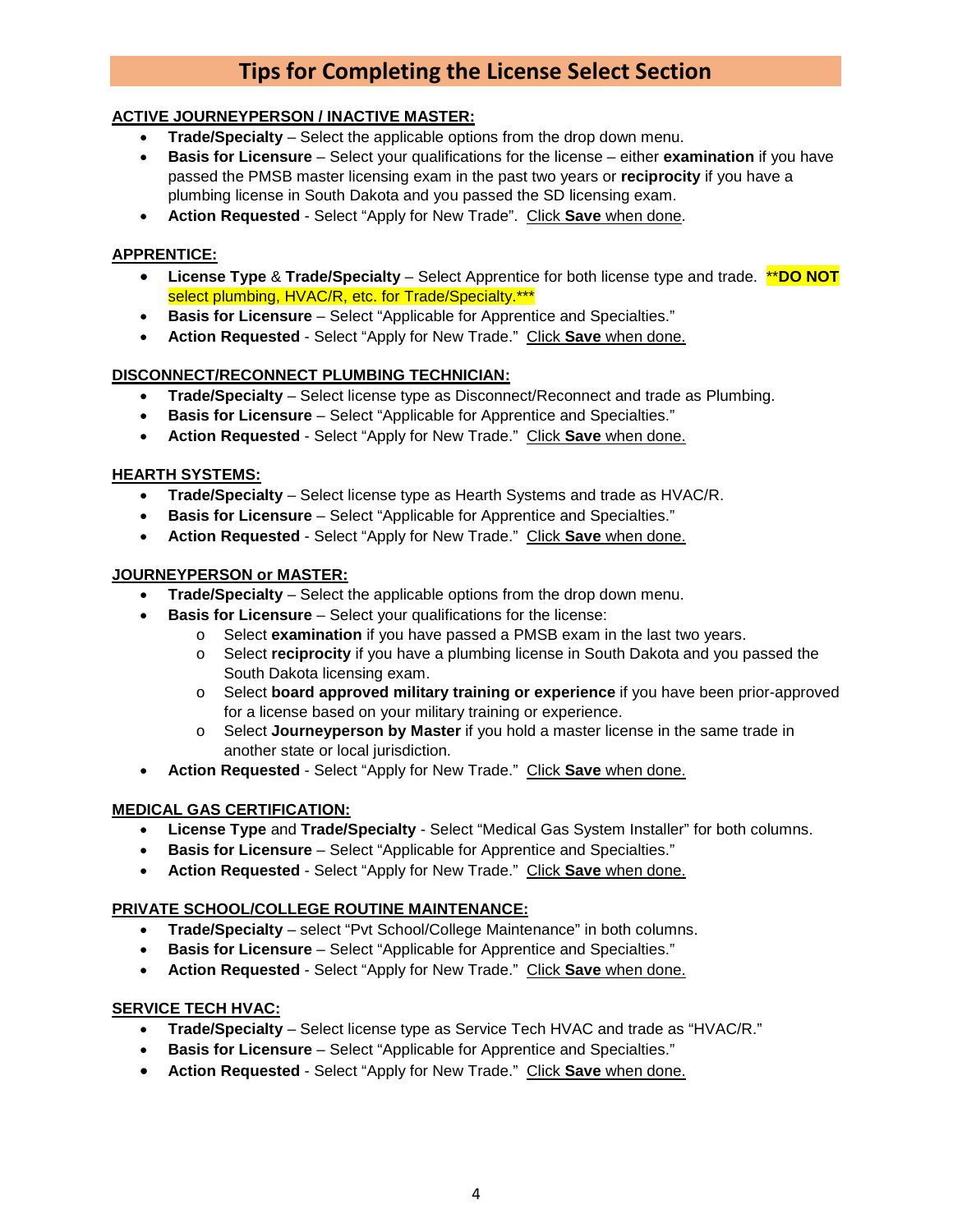# **STEP 7 – APPLICATION FORM SUPPLEMENTAL**

Next, you will then be taken to the **Application Form Supplemental** screen**.**

**NOTE:** Depending on the License Type and Basis of License you selected on the previous screen, you may have one or multiple additional information sections to complete. If you are applying for multiple licenses, you will have to complete additional information for each license type you are applying for.

### **Apprentice**

Expand Apprenticeship Details, fill out the available fields, & click **Continue**.

| Have you completed a high school or GED<br>program?      | ● Yes<br>$•$ No |  |
|----------------------------------------------------------|-----------------|--|
| <b>Apprentice Identification Number</b>                  |                 |  |
| <b>Apprenticeship Start Date</b>                         |                 |  |
| <b>Apprenticeship Completion Date</b>                    |                 |  |
| Number of advanced Apprenticeship hours<br>issued if any |                 |  |
| Sponsor Department of Labor Program Number               |                 |  |
| <b>Sponsor Contact Person Name</b>                       |                 |  |
| Sponsor Phone Number or website                          |                 |  |
| <b>Sponsor Contact Person Address</b>                    |                 |  |
| <b>Attachment</b>                                        |                 |  |

### **Disconnect / Reconnect Plumbing Technician**

Click **Expand All** to view all the sections and fill out the available fields.

- You must provide a response to Basis for Licensure (either on the job training or plumbing technician associate's degree).
- Under On the Job Training, you must select Yes to indicate that you have received industry training to perform the work covered by this specialty license.
- If you received a plumbing degree, enter your degree information under Plumbing Technician Associates Degree.
- If you received on the job training, expand the **Employer Details** section next. Click **Add** under Employer Details and enter your employer information, then click **Save**. **(Use the scroll bar to view more fields - See the blue arrow below.)**
- When you have completed all the relevant fields, click **Continue**.

| <b>Basis for Licensure</b><br>On the Job Training<br><b>Plumbing Technician Associates Degree</b><br>Process Free Form Description - Disconnect / Reconnect Plumbing Technician |                           |                                              |                                                                                                                                       |                       |                            |
|---------------------------------------------------------------------------------------------------------------------------------------------------------------------------------|---------------------------|----------------------------------------------|---------------------------------------------------------------------------------------------------------------------------------------|-----------------------|----------------------------|
|                                                                                                                                                                                 |                           |                                              |                                                                                                                                       |                       |                            |
|                                                                                                                                                                                 |                           |                                              |                                                                                                                                       |                       |                            |
|                                                                                                                                                                                 |                           |                                              |                                                                                                                                       |                       |                            |
|                                                                                                                                                                                 |                           |                                              |                                                                                                                                       |                       | <b>Collapse All</b>        |
| <b>Employer Details</b>                                                                                                                                                         |                           |                                              |                                                                                                                                       |                       |                            |
| <b>Name of Employer</b>                                                                                                                                                         | <b>Name of supervisor</b> | <b>Supervisor Telephone</b><br><b>Number</b> | <b>Supervisor Telephone</b><br><b>Number</b>                                                                                          | <b>Your Job Title</b> | <b>Employment Start De</b> |
|                                                                                                                                                                                 |                           |                                              |                                                                                                                                       |                       |                            |
|                                                                                                                                                                                 |                           |                                              |                                                                                                                                       |                       |                            |
|                                                                                                                                                                                 |                           |                                              |                                                                                                                                       |                       |                            |
|                                                                                                                                                                                 |                           |                                              |                                                                                                                                       |                       |                            |
|                                                                                                                                                                                 |                           |                                              |                                                                                                                                       |                       |                            |
|                                                                                                                                                                                 |                           |                                              |                                                                                                                                       |                       |                            |
|                                                                                                                                                                                 |                           |                                              |                                                                                                                                       |                       |                            |
|                                                                                                                                                                                 |                           |                                              |                                                                                                                                       |                       |                            |
|                                                                                                                                                                                 |                           |                                              |                                                                                                                                       |                       |                            |
|                                                                                                                                                                                 |                           |                                              |                                                                                                                                       |                       |                            |
|                                                                                                                                                                                 |                           |                                              |                                                                                                                                       |                       |                            |
|                                                                                                                                                                                 |                           |                                              |                                                                                                                                       |                       |                            |
|                                                                                                                                                                                 |                           |                                              |                                                                                                                                       |                       |                            |
|                                                                                                                                                                                 |                           |                                              |                                                                                                                                       |                       |                            |
|                                                                                                                                                                                 |                           |                                              |                                                                                                                                       |                       |                            |
|                                                                                                                                                                                 |                           |                                              |                                                                                                                                       |                       |                            |
|                                                                                                                                                                                 |                           |                                              |                                                                                                                                       |                       |                            |
|                                                                                                                                                                                 |                           |                                              |                                                                                                                                       |                       |                            |
|                                                                                                                                                                                 |                           |                                              | - Currently there are only 10 rows you can add for each saving. Please save them first and then you can add another 10 rows and more. |                       | Add                        |
|                                                                                                                                                                                 |                           |                                              |                                                                                                                                       |                       |                            |
|                                                                                                                                                                                 |                           |                                              |                                                                                                                                       |                       |                            |
| - Just clean all fields if you do not need a specific row or new added row.<br><b>Attachment</b><br><b>Attachment Description</b>                                               |                           |                                              |                                                                                                                                       |                       | Save                       |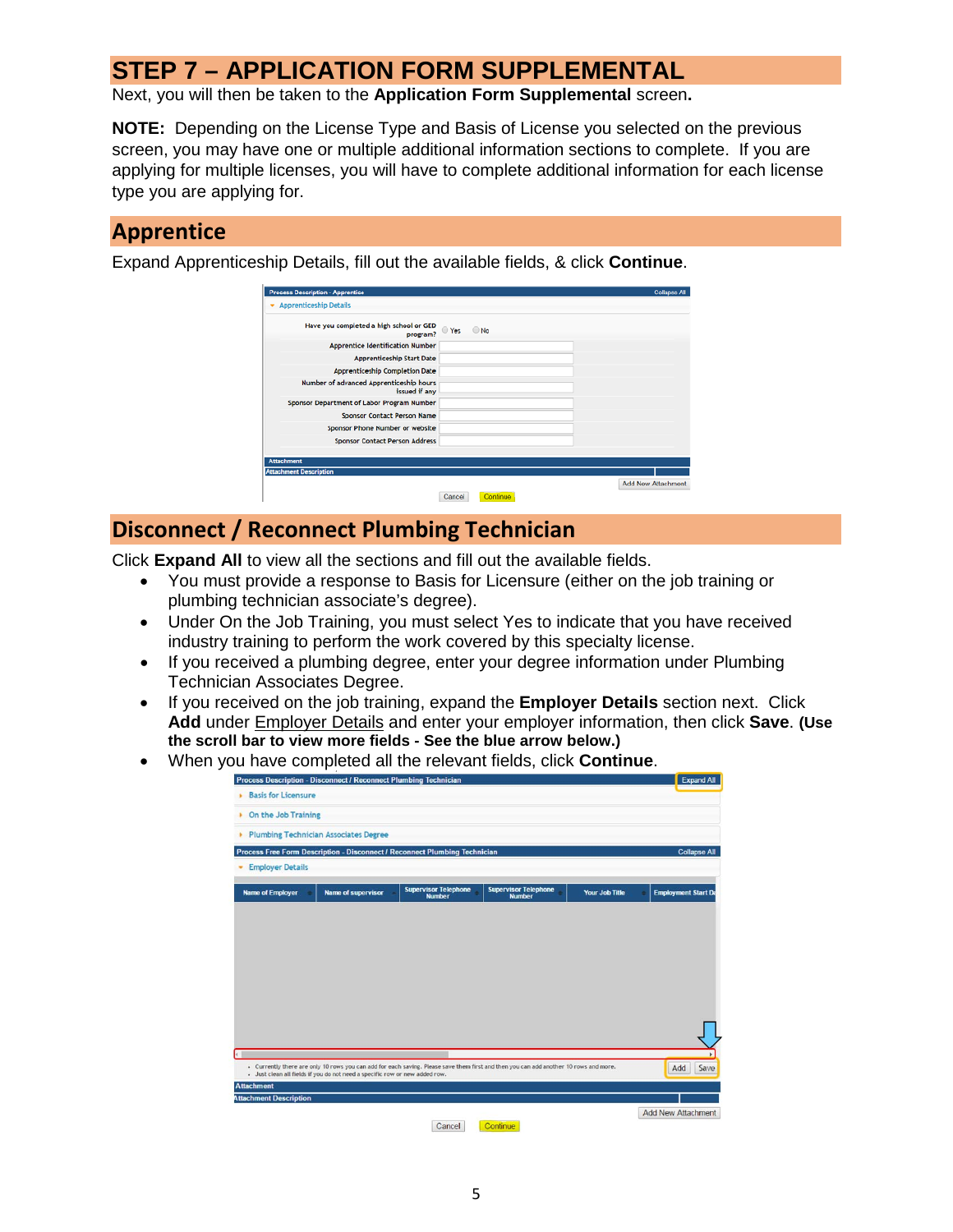### **Hearth Systems**

Expand Hearth Systems Details, fill out the available fields, & click **Continue**.

| Add New Attachment |
|--------------------|
| ٠                  |

### **Journeyperson or Master**

Expand all the sections and fill out the available fields. The sections that display here depend on the basis of license that you selected earlier. Click Expand All to show all the fields and sections. In some sections, you will need to click **Add** button to add information to these fields. You may also need to use the scroll bar see more fields after adding a row. **Be sure to click Save after adding**. When you have completed all relevant fields, click **Continue**

| <b>Process Description - Journeyperson</b>           |                    | <b>Expand All</b>         |
|------------------------------------------------------|--------------------|---------------------------|
| <b>Exam Details</b><br>٠                             |                    |                           |
| Master License in Another Jurisdiction<br>×          |                    |                           |
| <b>Military Service Details</b><br>×                 |                    |                           |
| Reciprocity                                          |                    |                           |
| <b>Organization Demographics</b><br>×                |                    |                           |
| <b>Other Jurisdiction License Details</b>            |                    |                           |
| <b>Process Free Form Description - Journeyperson</b> |                    | <b>Expand All</b>         |
| <b>License Information</b><br>x                      |                    |                           |
| <b>Military Service Details</b><br>٠                 |                    |                           |
| <b>Reciprocity Details</b><br>٠                      |                    |                           |
| Employer                                             |                    |                           |
| <b>Attachment</b>                                    |                    |                           |
| <b>Attachment Description</b>                        |                    |                           |
|                                                      |                    | <b>Add New Attachment</b> |
|                                                      | Continue<br>Cancel |                           |

## **Medical Gas System Installer**

Expand Medical Gas Systems Installer Details, fill out the available fields, & click **Continue**.

| Process Description - Medical Gas System Installer                                                                                                              |                    | <b>Collapse All</b> |
|-----------------------------------------------------------------------------------------------------------------------------------------------------------------|--------------------|---------------------|
| <b>Medical Gas System Installer Details</b><br>۰                                                                                                                |                    |                     |
| Are you currently certified in medical gas piping<br>by the National Inspection Testing Certification O Yes O No<br>Corporation (NITC) or an equivalent agency? |                    |                     |
| Name of certification agency                                                                                                                                    | $\mathbf{v}$       |                     |
| <b>Certification Number</b>                                                                                                                                     |                    |                     |
| <b>Certification Expiration Date</b>                                                                                                                            |                    |                     |
| Do you have a current brazer certification? $\bigcirc$ Yes                                                                                                      | $\circ$ No         |                     |
| <b>Brazer Expiration Date</b>                                                                                                                                   |                    |                     |
|                                                                                                                                                                 |                    |                     |
| <b>Attachment</b>                                                                                                                                               |                    |                     |
| <b>Attachment Description</b>                                                                                                                                   |                    |                     |
|                                                                                                                                                                 |                    | Add New Attachment  |
|                                                                                                                                                                 | Continue<br>Cancel |                     |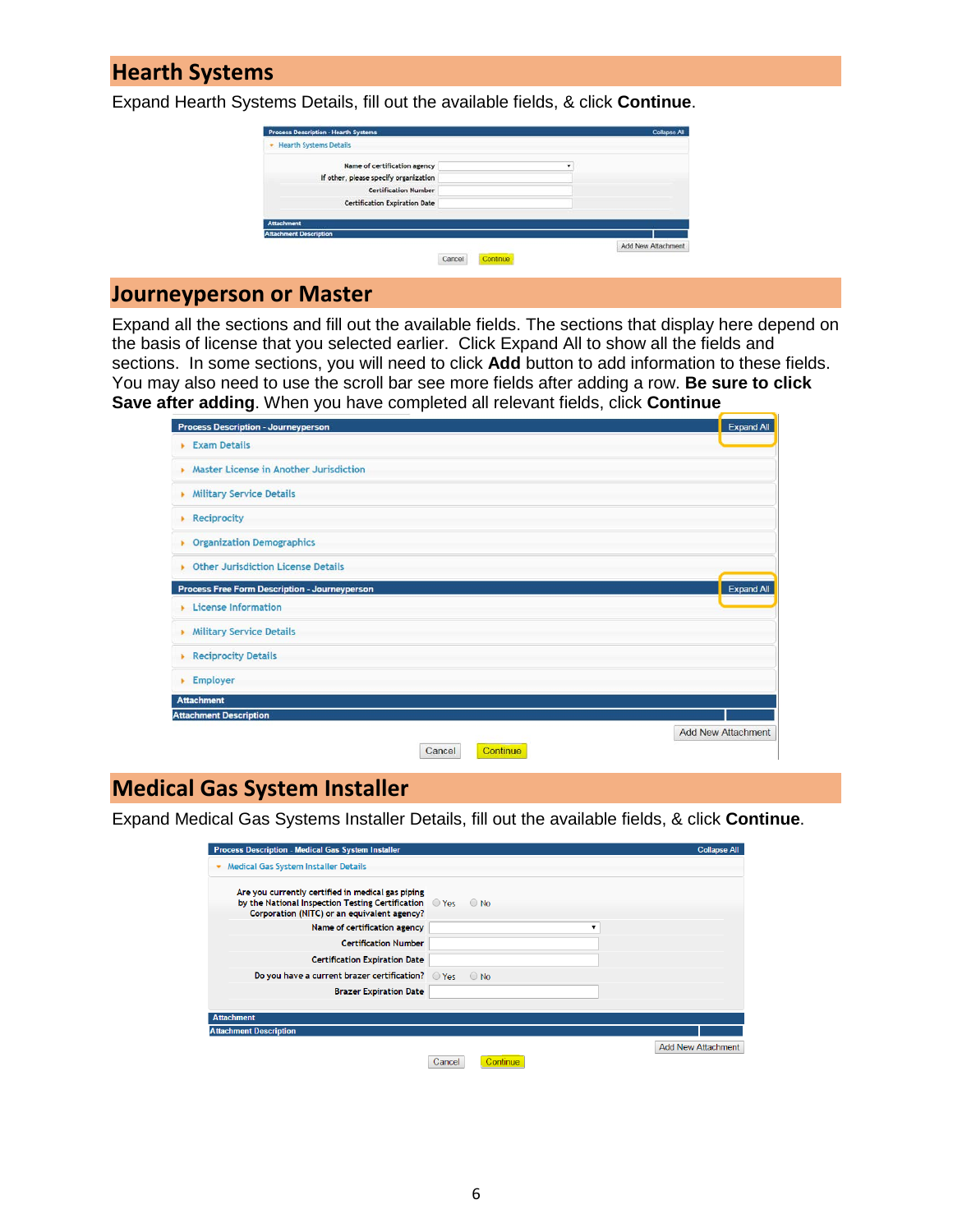### **Private School or College Routine Maintenance:**

Click **Expand All** & fill out the available fields in each section.

- Under Licensure Details, you must certify that you are currently employed by a private school or college and your job duties include performing routing maintenance.
- Under Employer Details click **Add** to enter your employer information, then click **Save**. (Use the scroll bar to view more fields - See the blue arrow below.)
- Click **Continue** when finished.

| <b>Employer Details</b><br><b>Supervisor Telephone</b><br><b>Name of Employer</b><br><b>Name of supervisor</b>                                                                                                       |                                              |                |
|----------------------------------------------------------------------------------------------------------------------------------------------------------------------------------------------------------------------|----------------------------------------------|----------------|
| <b>Number</b>                                                                                                                                                                                                        | <b>Supervisor Telephone</b><br><b>Number</b> | Your Job Title |
|                                                                                                                                                                                                                      |                                              |                |
|                                                                                                                                                                                                                      |                                              |                |
|                                                                                                                                                                                                                      |                                              |                |
|                                                                                                                                                                                                                      |                                              |                |
|                                                                                                                                                                                                                      |                                              |                |
|                                                                                                                                                                                                                      |                                              |                |
|                                                                                                                                                                                                                      |                                              |                |
|                                                                                                                                                                                                                      |                                              |                |
|                                                                                                                                                                                                                      |                                              |                |
| - Currently there are only 10 rows you can add for each saving. Please save them first and then you can add another 10 rows and more.<br>- Just clean all fields if you do not need a specific row or new added row. |                                              | Add<br>Save    |

### **Service Technician HVAC:**

Click **Expand All** to view all the sections and fill out the available fields. Click **Continue** when finished.

- You must provide a response to Basis for Licensure (either Service Technician Associate's Degree or Training Provider).
- If you received a degree, enter your degree information under Service Technician Associates Degree.
- If you qualify based on an approved training provider such as NATE or RSES certification, select your Training Provider from the drop down menu under Training Provider Details and then provide details about your provider and certification number.
- Click **Continue** when finished.

| Process Description - Service Technician HVAC                        | Collapse All |
|----------------------------------------------------------------------|--------------|
| <b>Basis for Licensure</b><br>٠                                      |              |
| <b>Basis for Licensure</b>                                           | ۰            |
| · Service Technician Associates Degree                               |              |
| <b>Name of Institution</b>                                           |              |
| Name of Degree or Program Please attach<br>transcripts or degree     |              |
| <b>Date of Completion</b>                                            |              |
| <b>Institution Address</b>                                           |              |
| <b>Contact Person Name</b>                                           |              |
| <b>Contact Person Telephone</b>                                      |              |
| * Training Provider Details                                          |              |
| Training Provider please upload/attach copy of<br>vour certification | ٠            |
| If HVAC Excellence Certification, specify type                       |              |
| If other Certification, please specify                               |              |
| <b>Certification Number</b>                                          |              |
| Certification Expiration Date                                        |              |
| <b>Attachment</b>                                                    |              |
| <b>Attachment Description</b>                                        |              |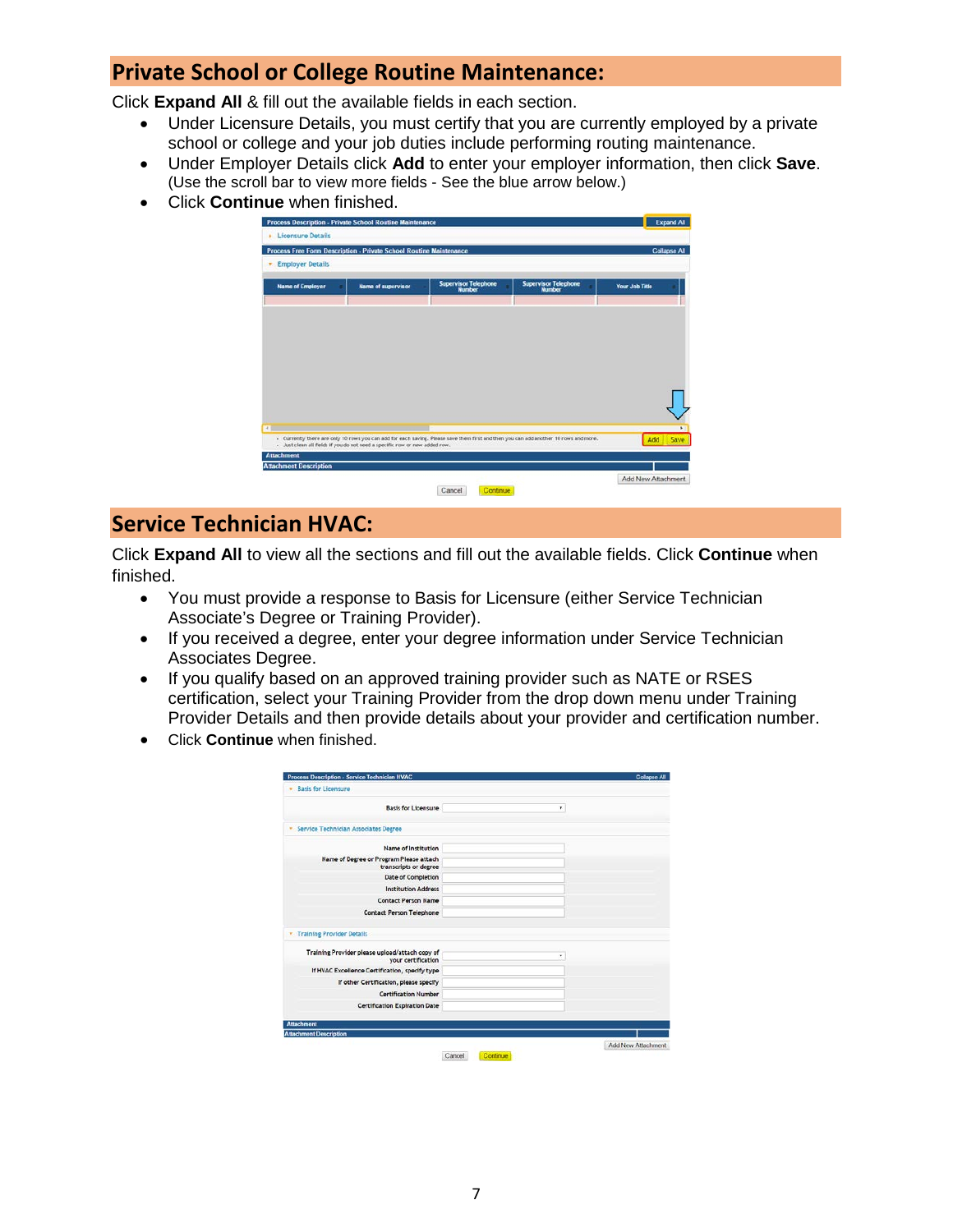# **STEP 8 – OPTIONAL: ADD ATTACHMENTS**

To add any required documentation such as criminal history documents or license documents, you will need to click the **Add New Attachment** button. Skip this step if you do not have any attachments to add.

| <b>Attachment</b>             |                                |                    |
|-------------------------------|--------------------------------|--------------------|
| <b>Attachment Description</b> |                                |                    |
|                               | ×.<br>$\overline{\phantom{a}}$ | Add New Attachment |

When clicked the Attachment Description area will expand.

| <b>Attachment</b>                                                       |                    |                            |                    |
|-------------------------------------------------------------------------|--------------------|----------------------------|--------------------|
| <b>Attachment Description</b>                                           |                    |                            |                    |
| Description: <b>Enter a description of the attachment here</b><br>Type: | Cancel<br>Continue | Choose File No file chosen | Add New Attachment |

- To select a Type of attachment, click the drop down arrow and select the attachment type. Ex: Court Documents, Certification, Diploma, etc.
- Enter a description of the file.
- Click Choose File button.
- This will open your file explorer, navigate to the directory where the file is you want to attach and double click it. The name of the document should be showing next to the Choose File button.
- Continue this process for each document you would like to attach.

**NOTE:** If you attach a document in error, it cannot be removed by you. You will need to contact the AMANDA Support Team to have it removed.

# **STEP 9 – CONTINUE TO SUBMIT APPLICATION**

When all sections of the form are complete, click **continue**.If you need to gather information, or add additional documentation, you can leave the application webpage and return later to complete or continue.

When you click **Continue,** a pop-up message will appear.

Click **OK** to proceed to the next page.

| elpdphtest.iowa.gov says:                                    |    |        |
|--------------------------------------------------------------|----|--------|
| Are you sure you really want to submit all application form? |    |        |
|                                                              | OK | Cancel |

You may have to click **Continue** multiple times AND click **OK** multiple times (if you are applying for more than one license type). **DO NOT CLICK CANCEL – this will void your entire application.**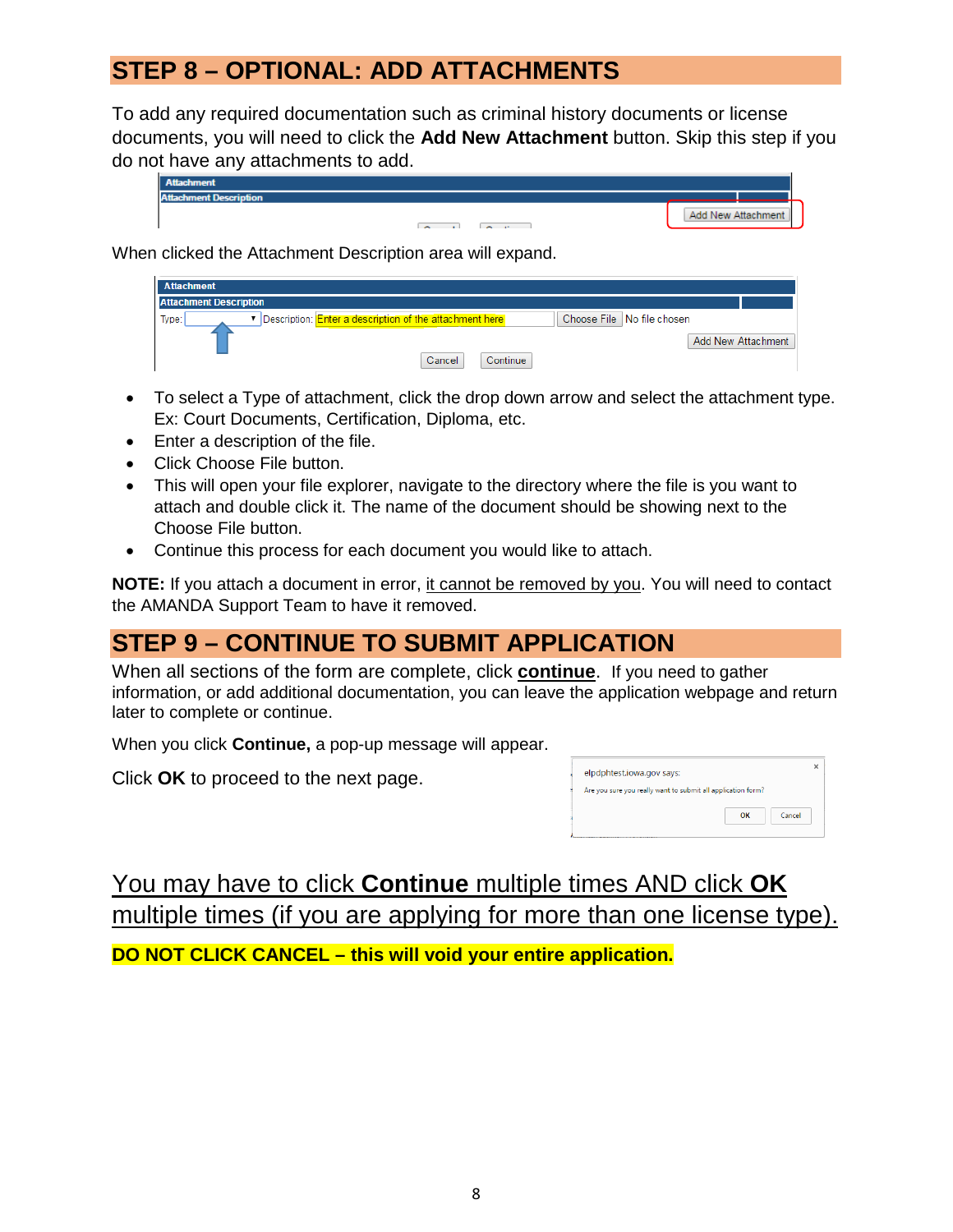# **STEP 10 – TERMS AND CONDITIONS**

Please read the terms and conditions. If you agree, click the box next to I agree with the terms and conditions. Click **Continue**.



## **STEP 11 – MAKE A PAYMENT**

Next you will be taken to the **Make Payment** page. If you need to attach additional documentation, click the **Pay Later** button. Otherwise, skip to the **Pay Now** instructions.

If you select **Pay Now** you will be directed to the online payment system. Select **Pay Now** when asked, and complete your online payment information.

| <b>Fee Details</b>               |                                 |                       |               |                          |                   |                              |
|----------------------------------|---------------------------------|-----------------------|---------------|--------------------------|-------------------|------------------------------|
| <b>Reference</b><br>$(Row ID)$ # | Program                         | <b>Program Detail</b> | <b>Status</b> | <b>Fee Description</b>   | <b>Fee Amount</b> | <b>Paid in Full</b>          |
| 539219                           | Plumbing and Mechanical Systems | Individual License    | New           | PLMB Journey Initial Fee | \$30.06           | No                           |
| <b>Total</b>                     |                                 |                       |               |                          |                   |                              |
|                                  |                                 |                       |               | <b>Fee Amount:</b>       | \$30.06           |                              |
|                                  |                                 |                       |               | <b>Paid Amount:</b>      | \$0.00            |                              |
|                                  |                                 |                       |               | <b>Cancelled Amount:</b> | \$0.00            |                              |
|                                  |                                 |                       |               | Fee Due:                 | \$30.06           |                              |
|                                  |                                 |                       |               |                          | Pay Later         | Pay Now                      |
|                                  |                                 |                       |               |                          |                   | <b>Payment Later Options</b> |
|                                  |                                 |                       |               |                          |                   | $\checkmark$                 |

Select **Payment Method**, and fill in your payment details. Click **Continue**.

| <b>IDPH Licensing and Regulatory Programs</b> |                                        | The following page is your confirmation page.<br><b>Confirmation</b>                                                                         |                                                                                                                    |
|-----------------------------------------------|----------------------------------------|----------------------------------------------------------------------------------------------------------------------------------------------|--------------------------------------------------------------------------------------------------------------------|
| Amount Due 150.00                             |                                        |                                                                                                                                              |                                                                                                                    |
| Payment Information                           |                                        | Please keep a record of your Confirmation Number, o <mark>f print this page fo</mark> r your records.<br>Confirmation Number IOWDPH004000710 |                                                                                                                    |
| Frequency One Time                            |                                        | <b>Payment Details</b>                                                                                                                       |                                                                                                                    |
| Payment Amount \$50.00                        |                                        |                                                                                                                                              |                                                                                                                    |
| Payment Date Pay now                          |                                        |                                                                                                                                              | Description Department of Public Health<br><b>IDPH Licensing and Regulatory Programs</b><br>https://idph.iowa.gov/ |
| Contact Information                           |                                        | Payment Amount \$50.00                                                                                                                       |                                                                                                                    |
|                                               |                                        | Payment Date 11/22/2016                                                                                                                      |                                                                                                                    |
| First Name   Adper                            |                                        |                                                                                                                                              | Status PROCESSED                                                                                                   |
|                                               | Last Name Amendence                    |                                                                                                                                              |                                                                                                                    |
| Company (Optional)                            |                                        | Payment Method                                                                                                                               |                                                                                                                    |
|                                               | Address 1 09 N Gliver Drive            |                                                                                                                                              | Payer Name Adper Amandaone                                                                                         |
| Address 2 (Optional)                          |                                        | Card Number *1111                                                                                                                            |                                                                                                                    |
| City/Town Des Moines                          |                                        | Card Type Visa                                                                                                                               |                                                                                                                    |
| State/Province/Region 14                      |                                        |                                                                                                                                              | Confirmation Email adperamandaone@gmail.com                                                                        |
| Zip/Postal Code 56759                         |                                        | <b>Billing Address</b>                                                                                                                       |                                                                                                                    |
| Country US                                    |                                        |                                                                                                                                              | Address 1 09 N Oliver Drive                                                                                        |
| Phone Number 8990900900                       |                                        | City/Town Des Moines                                                                                                                         |                                                                                                                    |
|                                               | Email Address adperamandaone@gmail.com | State/Province/Region IA                                                                                                                     |                                                                                                                    |
|                                               |                                        | Zip/Postal Code 56789                                                                                                                        |                                                                                                                    |
| Payment Method                                |                                        |                                                                                                                                              | <b>Country United States</b>                                                                                       |
| <b>Payment Hethod Select</b>                  | ø                                      |                                                                                                                                              |                                                                                                                    |
|                                               |                                        | Continue                                                                                                                                     |                                                                                                                    |

Once you have submitted payment, you should keep a record of your **Confirmation Number** or print the receipt page that appears for your records. Click **My Profile** to return to your profile page or **My Programs** to return to your list of licenses.